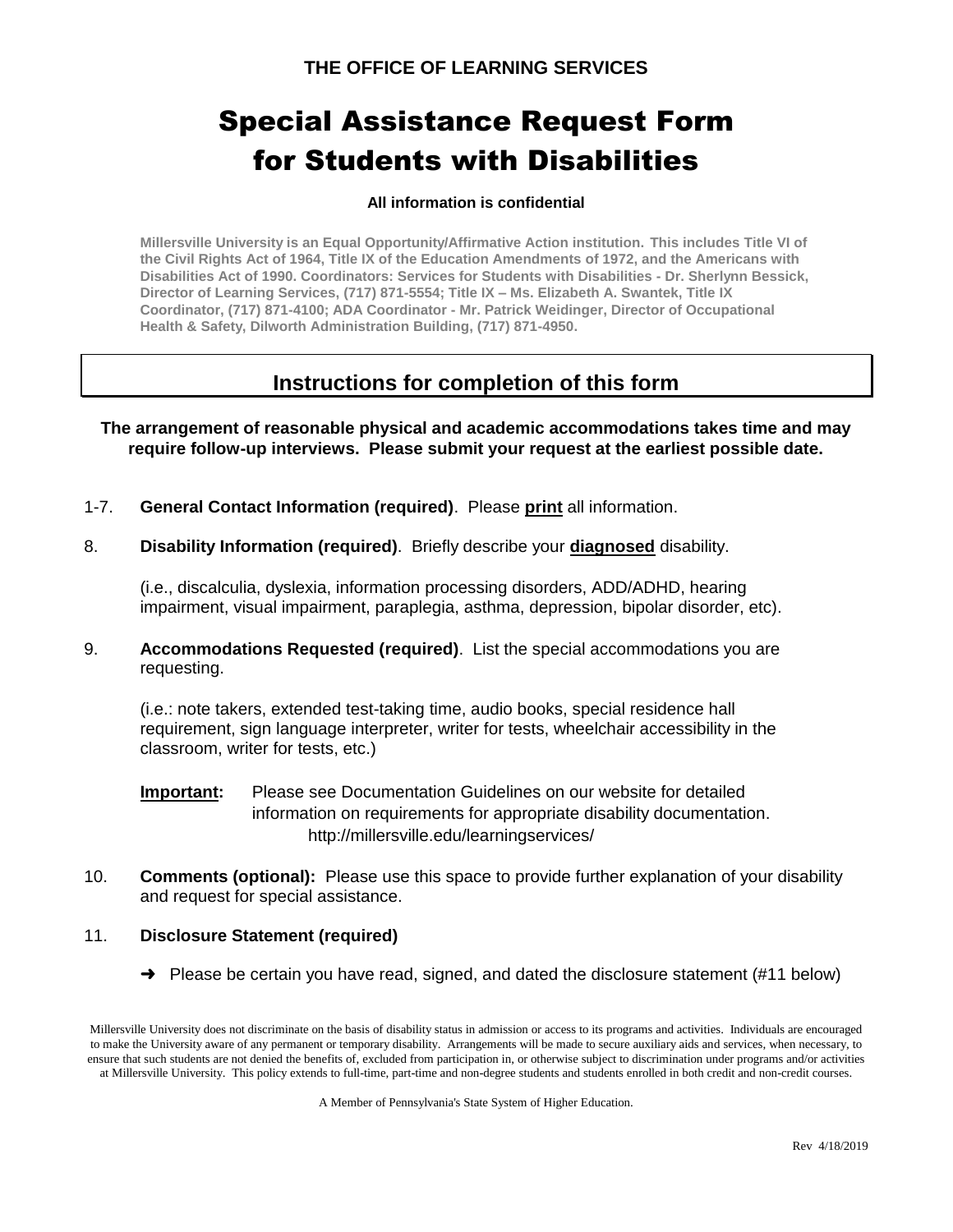# **THE OFFICE OF LEARNING SERVICES Special Assistance Request Form for Students with Disabilities**

**All information is confidential**

## **ACCOMMODATIONS WILL DEPEND UPON APPROPRIATE VERIFICATION OF DISABILITY**

You may provide verification documentation with this form **or** send it under separate cover as it becomes available. Please forward to:

|                                                                                      |                                                                                                                                                 | The Office of Learning Services<br>352 Lyle Hall<br><b>Millersville University</b><br>P.O. Box 1002<br>Millersville, PA 17551-0302 |                                                |  |
|--------------------------------------------------------------------------------------|-------------------------------------------------------------------------------------------------------------------------------------------------|------------------------------------------------------------------------------------------------------------------------------------|------------------------------------------------|--|
| ADDRESS ADDITIONAL QUESTIONS REGARDING ASSISTANCE FOR STUDENTS WITH DISABILITIES TO: |                                                                                                                                                 |                                                                                                                                    |                                                |  |
|                                                                                      |                                                                                                                                                 |                                                                                                                                    | E-MAIL: LEARNING.SERVICES@MILLERSVILLE.EDU     |  |
| 1.                                                                                   | Date                                                                                                                                            |                                                                                                                                    | Undergraduate Student ___ Graduate Student ___ |  |
| 2.                                                                                   | Name: First, Middle, Last (please print clearly)                                                                                                |                                                                                                                                    |                                                |  |
|                                                                                      |                                                                                                                                                 |                                                                                                                                    |                                                |  |
| 3.                                                                                   | <b>Home Address</b><br><u> 1980 - Johann John Stein, markin fan it fjort fan it fjort fan it fjort fan it fjort fan it fjort fan it fjort f</u> |                                                                                                                                    |                                                |  |
|                                                                                      |                                                                                                                                                 |                                                                                                                                    |                                                |  |
|                                                                                      | Campus Address, if applicable                                                                                                                   |                                                                                                                                    |                                                |  |
| 4.                                                                                   | <b>MU</b> E-mail (if applicable)                                                                                                                |                                                                                                                                    | @millersville.edu                              |  |
| 5.                                                                                   | <b>Other E-mail</b>                                                                                                                             |                                                                                                                                    |                                                |  |
| 6.                                                                                   | Phone (cell)                                                                                                                                    | Phone (other)                                                                                                                      |                                                |  |
| <b>7</b> .                                                                           | MU ID $#$                                                                                                                                       |                                                                                                                                    |                                                |  |

[continued on reverse]